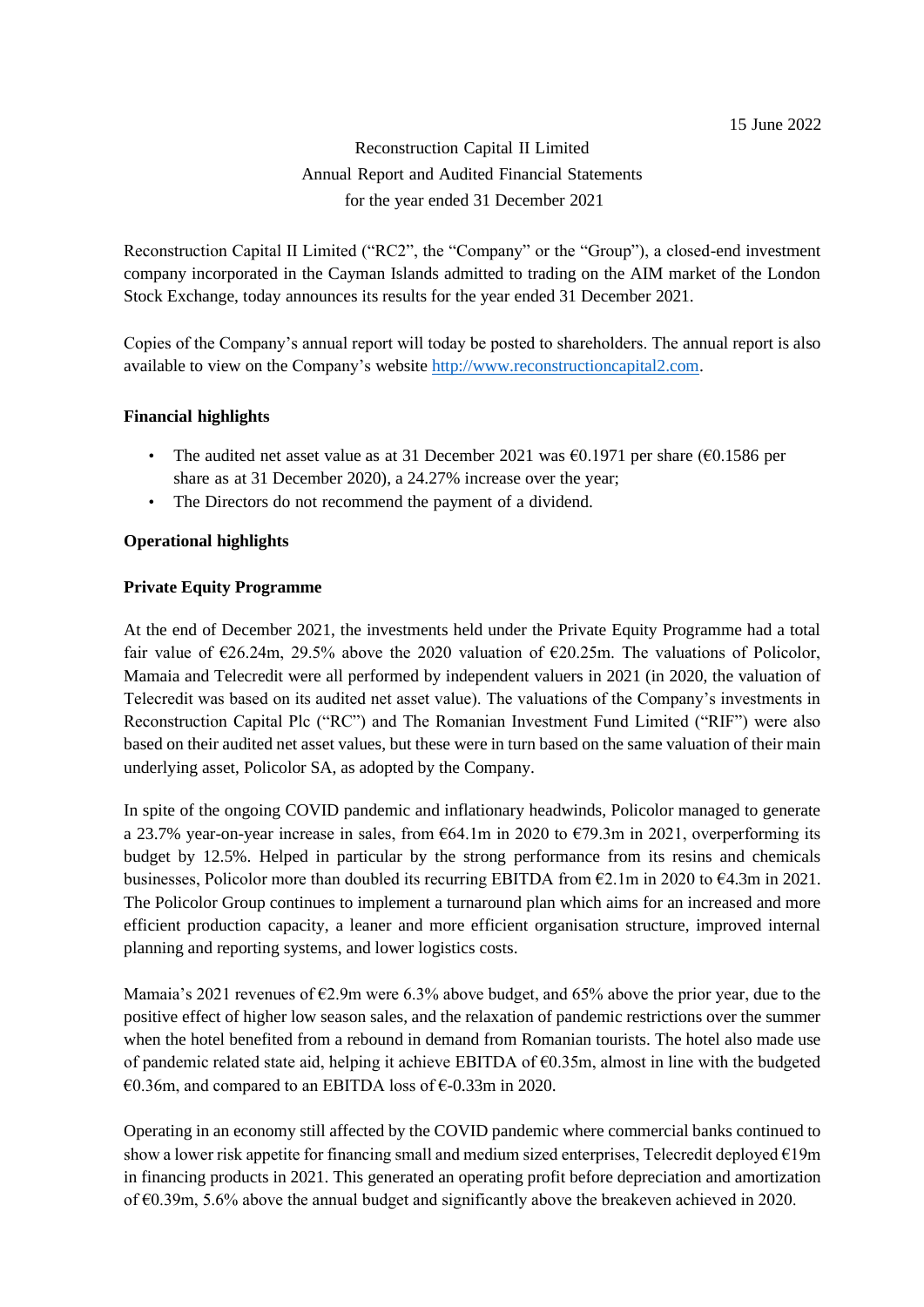#### **Related parties' interests**

As at 31 December 2021, Mr Florescu held 39,030,555 shares, Portadrix Investments Limited (which is wholly-owned by The Florescu Family Trust) held 42,726,319 shares, and New Europe Capital SRL (which is the adviser to the Company and is 84% owned by Portadrix Investments Limited) held 105,985 shares. Mr Florescu and interests related to him own in aggregate 81,862,859 shares representing 60.26% of the current issued share capital of the Company.

For further information, please contact:

Reconstruction Capital II Limited Cornelia Oancea / Luca Nicolae Tel: +40 21 3167680

Grant Thornton UK LLP (Nominated Adviser) Philip Secrett / George Grainger Tel: +44 (0) 20 7383 5100

finnCap Limited (Broker) William Marle / Giles Rolls Tel: +44 20 7220 0500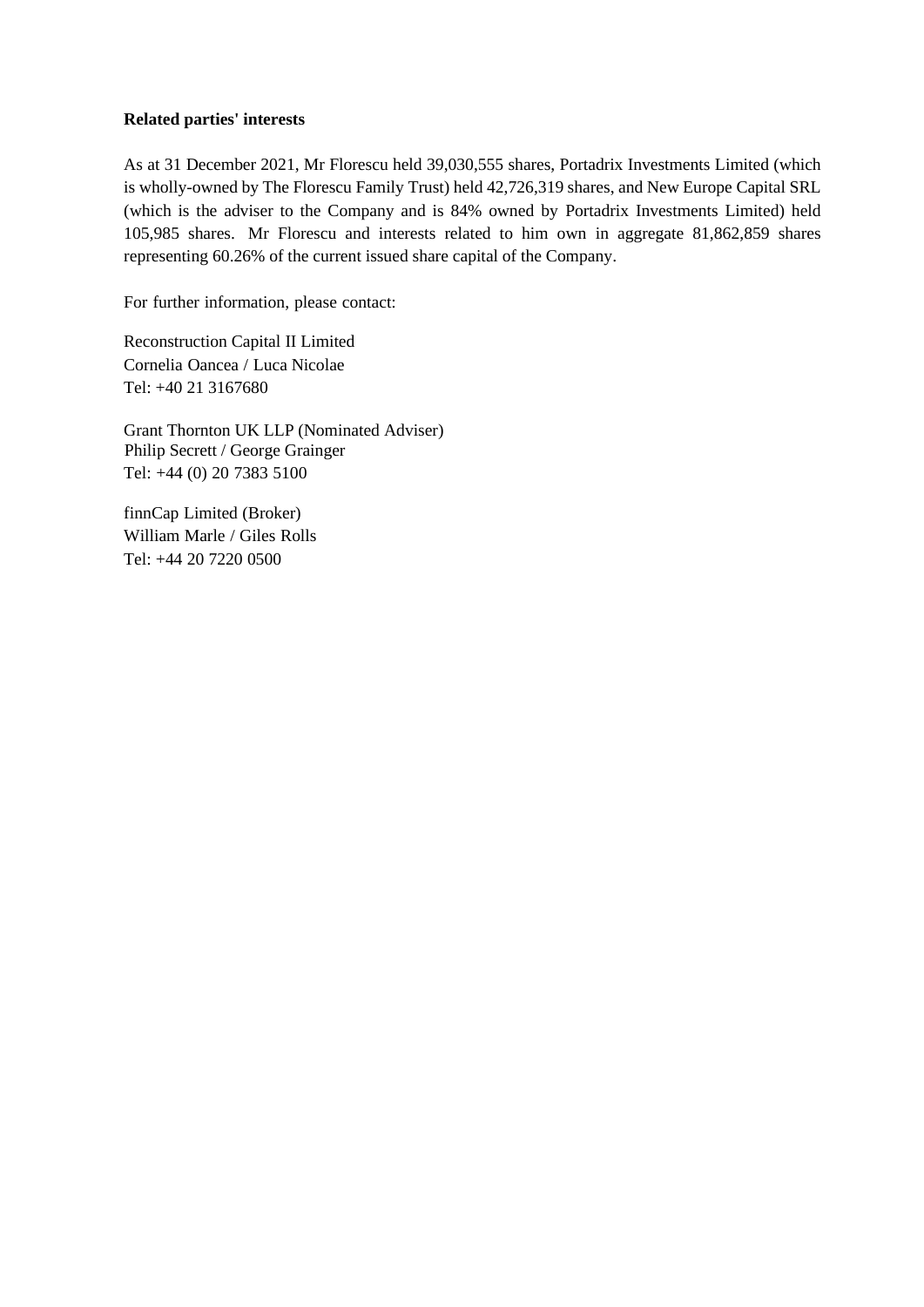#### ADVISER'S REPORT For the year ended 31 December 2021

On 31 December 2021, Reconstruction Capital II Limited ("RC2" or the "Company") had a total audited net asset value ("NAV") of  $\epsilon$ 26.8m, or  $\epsilon$ 0.1971 per share. The NAV per share increased by 24.27% over the course of the year.

## **Private Equity Programme**

At the end of December 2021, the investments held under the Private Equity Programme had a total fair value of €26.24m, 29.5% above the 2020 valuation of €20.25m. The valuations of Policolor, Mamaia and Telecredit were all performed by independent valuers in 2021 (in 2020, the valuation of Telecredit was based on its audited net asset value). The valuations of the Company's investments in Reconstruction Capital Plc ("RC") and The Romanian Investment Fund Limited ("RIF") were also based on their audited net asset values, but these were in turn based on the same valuation of their main underlying asset, Policolor SA, as adopted by the Company.

|                                      | 2021<br><b>EUR</b> | 2020<br><b>EUR</b> |
|--------------------------------------|--------------------|--------------------|
| Policolor S.A                        | 17,000,000         | 13,960,000         |
| Mamaia Hotel Resorts SRL ("Mamaia")  | 4,076,986          | 3,440,548          |
| Telecredit IFN S.A. ("Telecredit")   | 1,895,500          | 624,545            |
| The Romanian Investment Fund Limited | 1,719,419          | 1,256,983          |
| <b>Reconstruction Capital Plc</b>    | 1,544,540          | 972,485            |
|                                      | 26, 236, 445       | 20,254,561         |

The above valuations are based on assumptions that applied as of 31 December 2021.

In spite of the ongoing COVID pandemic and inflationary headwinds, Policolor managed to generate a 23.7% year-on-year increase in sales, from €64.1m in 2020 to €79.3m in 2021, overperforming its budget by 12.5%. Helped in particular by the strong performance from its resins and chemicals businesses, Policolor more than doubled its recurring EBITDA from  $\epsilon$ 2.1m in 2020 to  $\epsilon$ 4.3m in 2021. The Policolor Group continues to implement a turnaround plan which aims for an increased and more efficient production capacity, a leaner and more efficient organisation structure, improved internal planning and reporting systems, and lower logistics costs.

Mamaia's 2021 revenues of €2.9m were 6.3% above budget, and 65% above the prior year, due to the positive effect of higher low season sales, and the relaxation of pandemic restrictions over the summer when the hotel benefited from a rebound in demand from Romanian tourists. The hotel also made use of pandemic related state aid, helping it achieve EBITDA of  $\epsilon$ 0.35m, almost in line with the budgeted  $\epsilon$ 0.36m, and compared to an EBITDA loss of  $\epsilon$ -0.33m in 2020.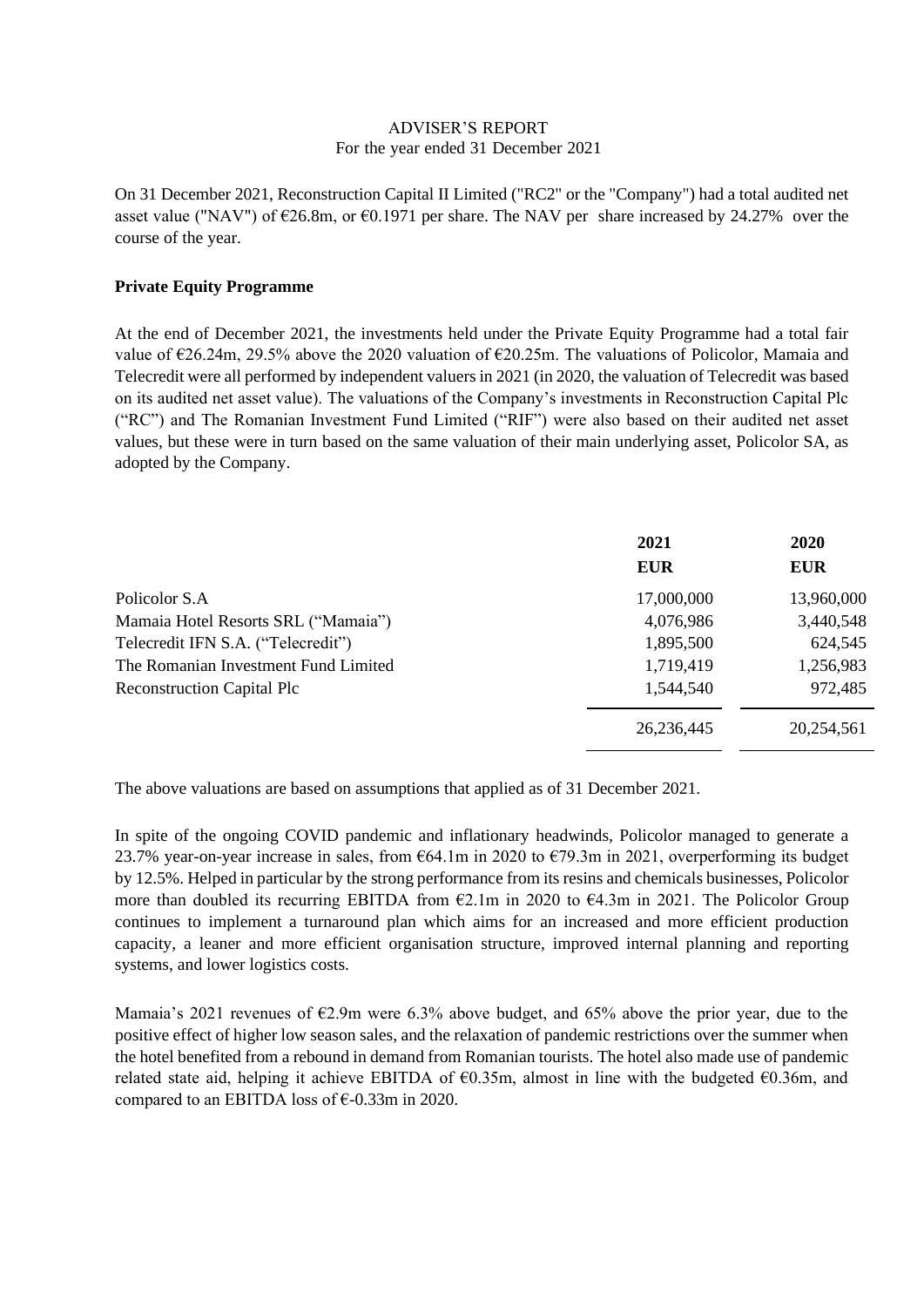Operating in an economy still affected by the COVID pandemic where commercial banks continued to show a lower risk appetite for financing small and medium sized enterprises, Telecredit deployed €19m in financing products in 2021. This generated an operating profit before depreciation and amortization of €0.39m, 5.6% above the annual budget and significantly above the breakeven achieved in 2020.

Apart from the shareholdings in RC and RIF, the other private equity investments are held through two Cyprus-based wholly-owned subsidiaries, RC2 (Cyprus) Limited and Glasro Holdings Limited, which are not consolidated in the present financial statements, in accordance with IFRS. The Assets at Fair Value shown in the present financial statements, which amount to  $\epsilon$ 26.97m, reflects the valuations of the underlying private equity holdings outlined in the above table, plus loan receivables from investee companies of  $\epsilon$ 0.59m, cash and cash equivalents of €0.06m, and a net €0.08m of sundry financial assets and liabilities, held by these intermediary holding companies.

## **Economic Overview**

Both the Romanian and Bulgarian economies reported an increase in GDP in 2021 of 5.9% and 4.2%, respectively, as measures imposed due to the COVID pandemic were relaxed and economic activity resumed. Inflationary pressures have been building up, reaching 8.2% in Romania and 7.8% in Bulgaria at the end of 2021. The European Commission has nonetheless forecast that growth would continue in 2022 at 4.2% in Romania and 3.7% in Bulgaria. However, these forecasts were made prior to the Russian invasion of Ukraine which is already having a long-term, negative impact, in particular on consumer confidence and energy prices.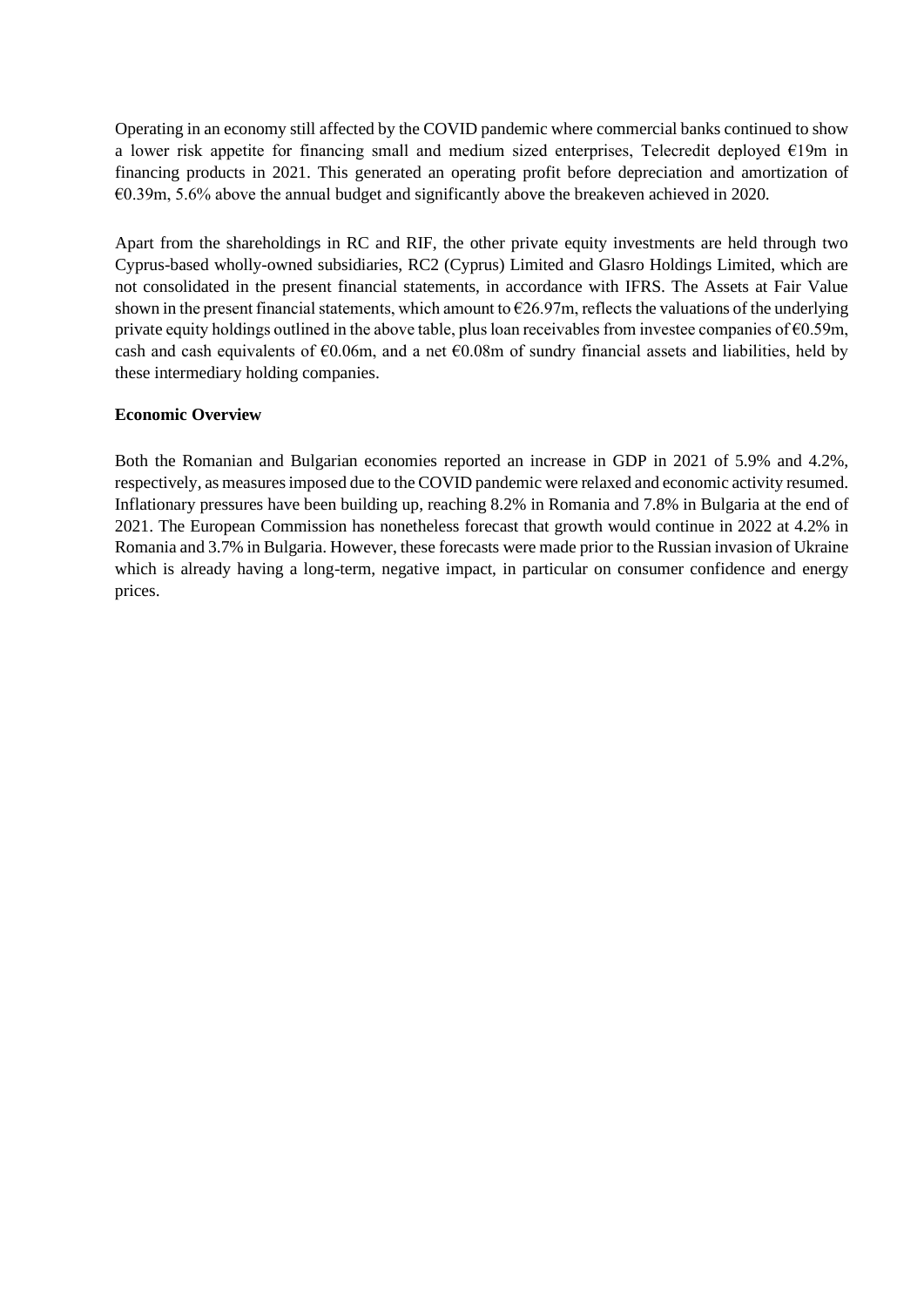# **INVESTMENT POLICY**

#### **Investment Objective and Policy of the Company**

At a general shareholder meeting on 21 February 2018, the investment objective of the Company was changedso that it now aims to achieve capital appreciation and/or to generate investment income returns through the acquisition of real estate assets in Romania, including the development of such assets, and/or the acquisitionof significant or controlling stakes in companies established in, or operating predominantly in Romania, primarily in the real estate sector. Any new private equity investment in companies operating in sectors other than real estate is limited to 25% of the Company's total assets at the time of effecting the investment. However, the Company may continue to make follow-on investments in existing portfolio companies (which include Policolor SA, Mamaia Resort Hotels SRL and Telecredit SA IFN) without any such limitation.

## **Gearing**

The Company may borrow up to a maximum level of 30% of its gross assets (as defined in its articles).

## **Distribution Policy**

The Company's investment objective is focused principally on the provision of capital growth. For further details of the Company's distribution policy, please refer to the Admission Document on the Company's website.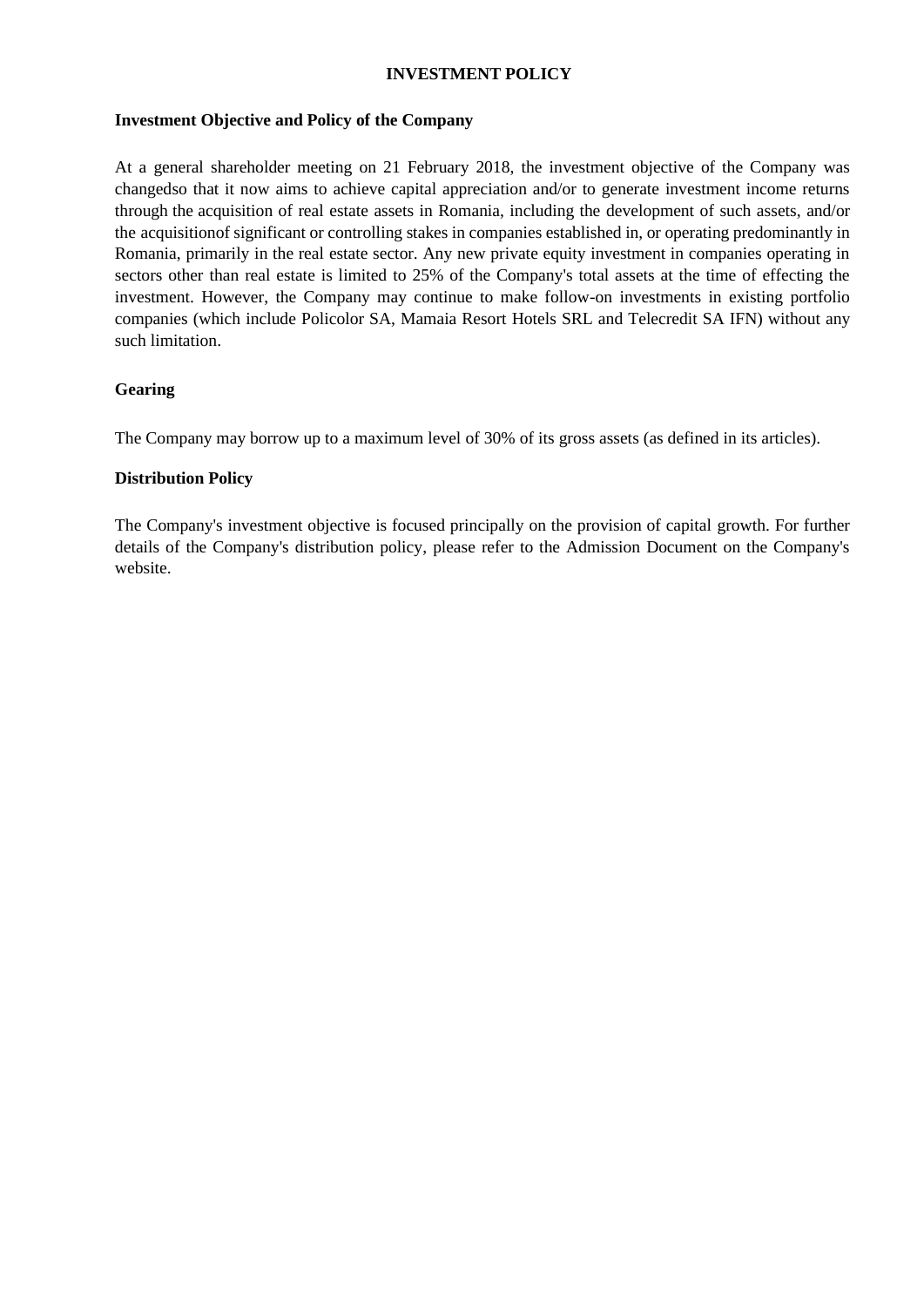# **STATEMENT OF COMPREHENSIVE INCOME**

| For the year ended 31 December 2021                                      |            |             |
|--------------------------------------------------------------------------|------------|-------------|
|                                                                          | 2021       | 2020        |
|                                                                          | <b>EUR</b> | <b>EUR</b>  |
| <b>Investment income</b>                                                 |            |             |
| Fair value loss on financial assets at fair value through                |            |             |
| profit or loss                                                           | 2,774,875  | (1,752,486) |
| Interest income                                                          | 3,197,478  | 4,280,442   |
| Net investment income/(loss)                                             | 5,972,353  | 2,527,956   |
| <b>Expenses</b>                                                          |            |             |
| Operating expenses                                                       | (725, 459) | (660, 299)  |
| Net financial (expense)/income                                           | (11,595)   | (16, 286)   |
| <b>Total expenses</b>                                                    | (737, 054) | (676, 585)  |
| Profit/(loss) for the year                                               | 5,235,299  | 1,851,371   |
| Other comprehensive income                                               |            |             |
| Total comprehensive income/(loss) for the year<br>attributable to owners | 5,235,299  | 1,851,371   |
| <b>Gain/(loss) Per Share</b>                                             |            |             |
| Basic and diluted gain/(loss) per share                                  | 0.0385     | 0.0136      |
|                                                                          |            |             |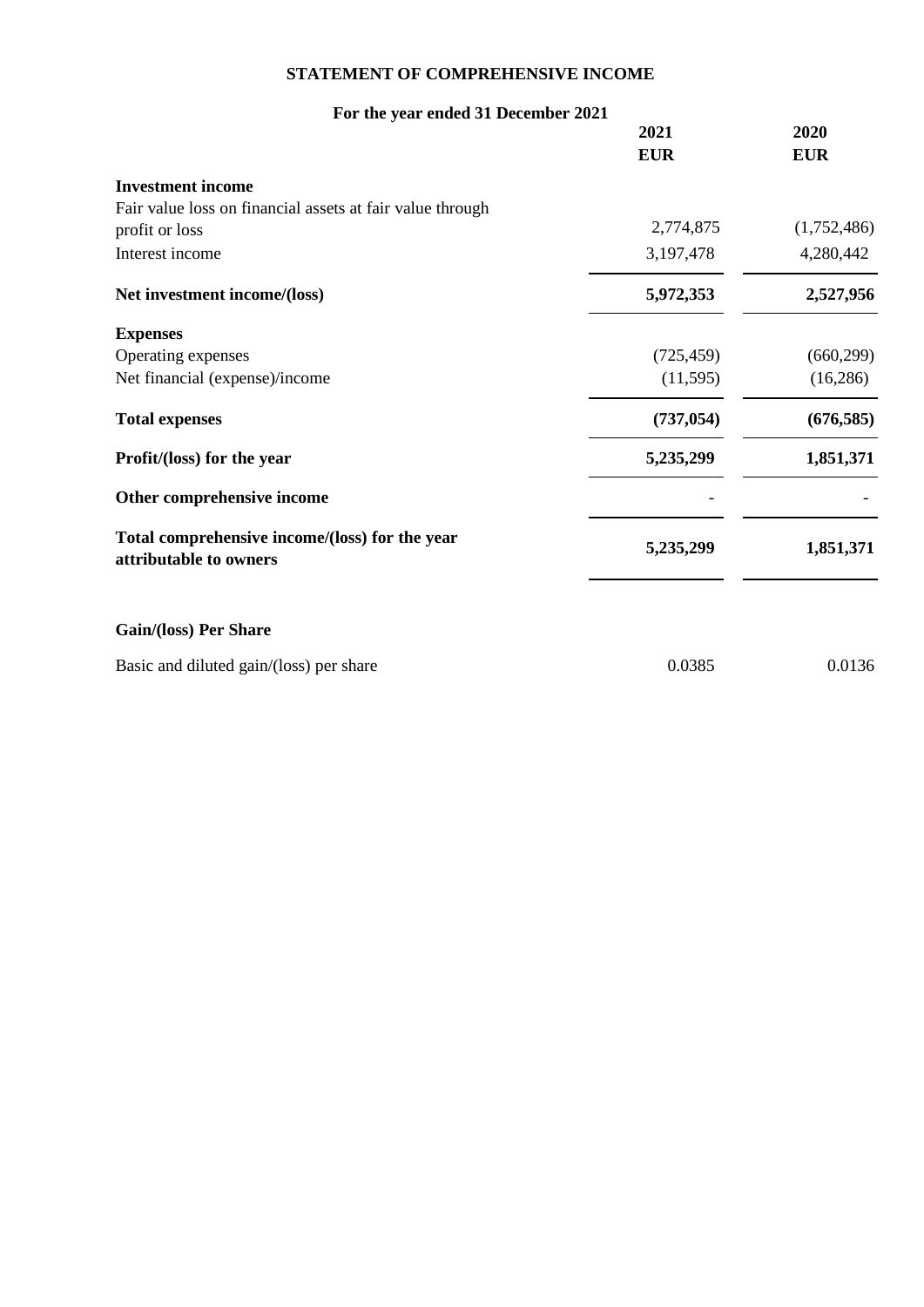# **STATEMENT OF FINANCIAL POSITION**

| As at 31 December 2021                                                      | 2021                          | 2020                        |
|-----------------------------------------------------------------------------|-------------------------------|-----------------------------|
|                                                                             | <b>EUR</b>                    | <b>EUR</b>                  |
| <b>ASSETS</b>                                                               |                               |                             |
| Non-current assets<br>Financial assets at fair value through profit or loss | 26,971,821                    | 21,999,552                  |
| <b>Total non-current assets</b>                                             | 26,971,821                    | 21,999,552                  |
| <b>Current assets</b>                                                       | 6,027                         | 13,600                      |
| Trade and other receivables<br>Cash and cash equivalents                    | 11,301                        | 33,073                      |
| <b>Total current assets</b>                                                 | 17,328                        | 46,673                      |
| <b>TOTAL ASSETS</b>                                                         | 26,989,149                    | 22,046,225                  |
| <b>LIABILITIES</b>                                                          |                               |                             |
| <b>Current liabilities</b><br>Trade and other payables                      | 205,685                       | 91,782                      |
| <b>Borrowings</b>                                                           |                               | 406,278                     |
| <b>Total current liabilities</b>                                            | 205,685                       | 498,060                     |
| <b>TOTAL LIABILITIES</b>                                                    | 205,685                       | 498,060                     |
| <b>NET ASSETS</b>                                                           | 26,783,464                    | 21,548,165                  |
| <b>EQUITY AND RESERVES</b>                                                  |                               |                             |
| Share capital                                                               | 1,358,569                     | 1,358,569                   |
| Share premium<br>Accumulated deficit                                        | 109,206,779<br>(83, 781, 884) | 109,206,779<br>(89,017,183) |
|                                                                             |                               |                             |
| <b>TOTAL EQUITY</b>                                                         | 26,783,464                    | 21,548,165                  |
| <b>Net Asset Value per share</b>                                            |                               |                             |
| Basic and diluted net asset value per share                                 | 0.1971                        | 0.1586                      |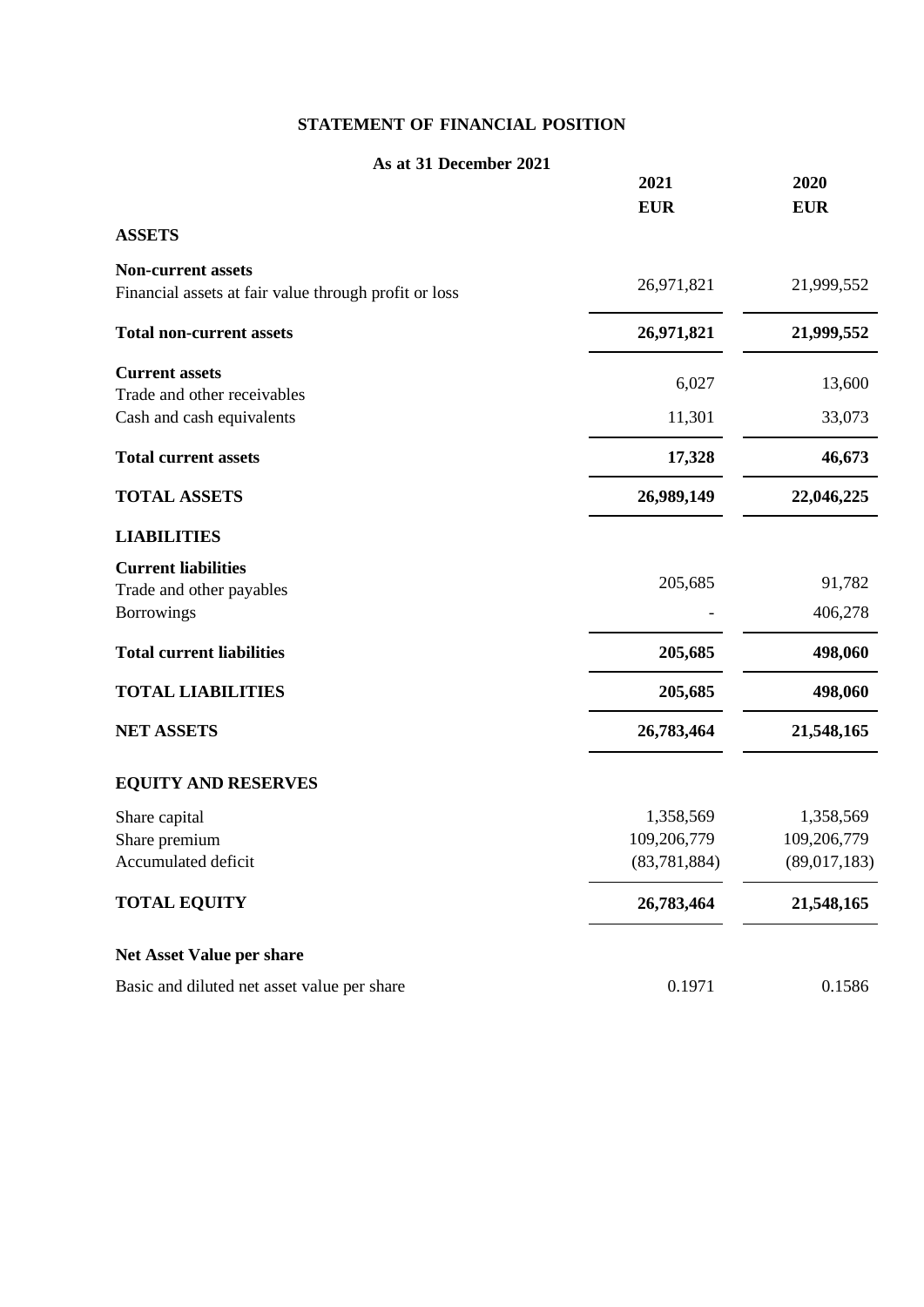## **STATEMENT OF CHANGES IN EQUITY**

# **For the year ended 31 December 2021**

|                                                   | <b>Share capital</b><br><b>EUR</b> | <b>Share</b><br>premium<br><b>EUR</b> | <b>Accumulated</b><br>deficit<br><b>EUR</b> | <b>Total</b><br><b>EUR</b> |
|---------------------------------------------------|------------------------------------|---------------------------------------|---------------------------------------------|----------------------------|
| <b>Balance at 1 January 2020</b>                  | 1,358,569                          | 109,206,779                           | (90, 868, 554)                              | 19,696,794                 |
| Profit for the year<br>Other comprehensive income |                                    |                                       | 1,851,371                                   | 1,851,371                  |
| Total comprehensive loss<br>for the year          |                                    |                                       | 1,851,371                                   | 1,851,371                  |
| Repurchase and<br>cancellation of own<br>shares   |                                    |                                       |                                             |                            |
| Transactions with owners                          |                                    |                                       |                                             |                            |
| <b>Balance at 31 December 2020</b>                | 1,358,569                          | 109,206,779                           | (89, 017, 183)                              | 21,548,165                 |
| Profit for the year<br>Other comprehensive income |                                    |                                       | 5,235,299                                   | 5,235,299                  |
| Total comprehensive<br>income for the year        |                                    |                                       | 5,235,299                                   | 5,235,299                  |
| <b>Balance at 31 December 2021</b>                | 1,358,569                          | 109,206,779                           | (83,781,884)                                | 26,783,464                 |
|                                                   |                                    |                                       |                                             |                            |